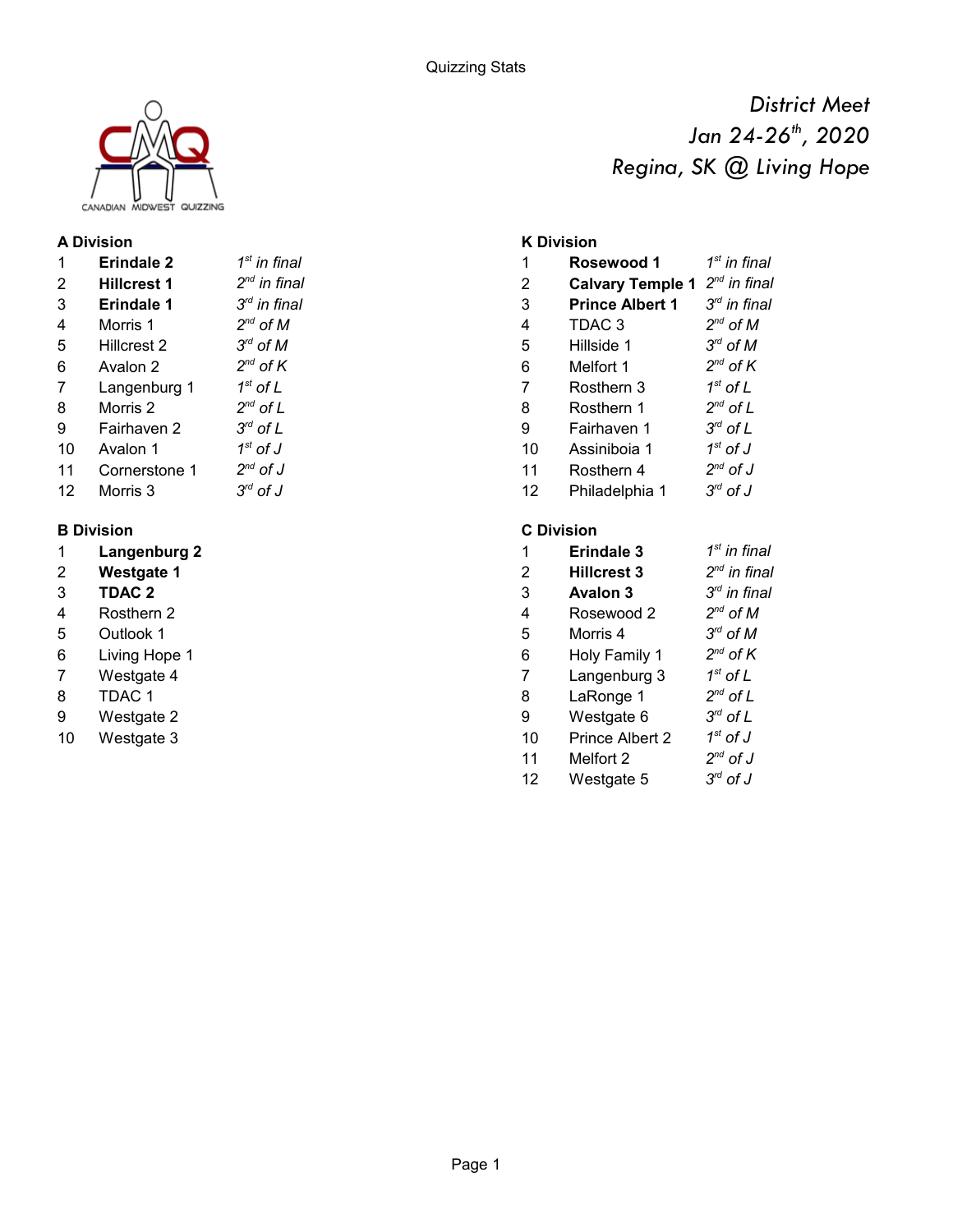## **A INDIVIDUAL STATS for Regina**

| Place            | <u>Team</u>           | Quizzer                     | <b>Average</b> | <u>Errors</u>  | <b>Jumps</b>   |
|------------------|-----------------------|-----------------------------|----------------|----------------|----------------|
| 1                | Erindale <sub>1</sub> | <b>Willem Hettinga</b>      | 85.00          | 1              | 32             |
| $\overline{2}$   | <b>Erindale 2</b>     | <b>Joanne Ter</b>           | 84.00          | 3              | 23             |
| 3                | Langenburg 1          | <b>Amy Hrycak</b>           | 82.50          | 6              | 38             |
| 4                | <b>Hillcrest 1</b>    | <b>Samantha Karn</b>        | 76.67          | 4              | 26             |
| 4                | <b>Cornerstone 1</b>  | <b>Avril Black</b>          | 76.67          | 4              | 26             |
| 6                | <b>Avalon 1</b>       | <b>Luke Shevkenek</b>       | 72.86          | 6              | 31             |
| 6                | <b>Avalon 2</b>       | <b>Liam MacDiramid</b>      | 72.86          | 6              | 31             |
| 8                | <b>Erindale 2</b>     | <b>Katrina Bergen</b>       | 72.00          | 5              | 23             |
| $\boldsymbol{9}$ | <b>Fairhaven 2</b>    | <b>Cassidy-Rae Letkeman</b> | 67.14          | 6              | 29             |
| 10               | <b>Morris 1</b>       | <b>Kellen Peters</b>        | 64.29          | $\overline{7}$ | 30             |
| 11               | <b>Hillcrest 1</b>    | <b>Aluna Trudgeon</b>       | 56.67          | 4              | 21             |
| 12               | <b>Morris 2</b>       | <b>Annika Wiebe</b>         | 53.33          | 4              | 19             |
| 13               | <b>Hillcrest 2</b>    | <b>Keyanna Dunbar</b>       | 48.33          | $\overline{2}$ | 16             |
| 14               | <b>Avalon 1</b>       | <b>Will Shevkenek</b>       | 47.14          | 14             | 34             |
| 15               | <b>Morris 1</b>       | <b>Vidalia Bartel</b>       | 45.71          | $\overline{7}$ | 24             |
| 16               | <b>Hillcrest 2</b>    | <b>Prairie Jacobson</b>     | 45.00          | 9              | 24             |
| 17               | <b>Avalon 2</b>       | <b>Saryn MacDiramid</b>     | 41.43          | 4              | 18             |
| 18               | <b>Avalon 2</b>       | Elijah Zao                  | 40.00          | 8              | 23             |
| 19               | <b>Cornerstone 1</b>  | <b>Seth Richard</b>         | 38.33          | 5              | 17             |
| 20               | <b>Morris 3</b>       | <b>Hannah Bartel</b>        | 34.29          | 0              | 11             |
| 21               | <b>Morris 2</b>       | <b>Caleb Peters</b>         | 30.00          | $\overline{7}$ | 17             |
| 22               | <b>Erindale 2</b>     | <b>Esther Zhu</b>           | 26.00          | 1              | $\overline{7}$ |
| 23               | <b>Hillcrest 2</b>    | <b>Dana Campbell</b>        | 21.67          | 4              | 11             |
| 24               | <b>Fairhaven 2</b>    | <b>Alyssa Killoh</b>        | 20.00          | 3              | 10             |
| 25               | <b>Morris 1</b>       | <b>Emmalyn Peters</b>       | 20.00          | 4              | 11             |
| 26               | <b>Morris 3</b>       | <b>Maya Giesbrecht</b>      | 18.57          | 4              | 10             |
| 27               | <b>Morris 3</b>       | <b>Leah Martin</b>          | 14.29          | $\overline{2}$ | $\overline{7}$ |
| 28               | <b>Morris 2</b>       | <b>Kamryn Siemens</b>       | 13.33          | $\overline{2}$ | 6              |
| 29               | Langenburg 1          | <b>Katlyn Hatt</b>          | 10.00          | 10             | 16             |
| 30               | <b>Erindale 1</b>     | <b>Jacob Heppner</b>        | 8.75           | 11             | 16             |
| 31               | Erindale 2            | <b>Gabriel Lei</b>          | 8.00           | 1              | $\mathfrak{S}$ |
| 32               | Langenburg 1          | <b>Mariah Jenken</b>        | 7.50           | 0              | 3              |
| 33               | <b>Morris 2</b>       | <b>Teagan Bartel</b>        | 5.00           | 4              | $\,6$          |
| 34               | <b>Erindale 1</b>     | <b>Kortalnd Wiens</b>       | 5.00           | 9              | 12             |
| 35               | <b>Morris 3</b>       | <b>Caleb Giesbrecht</b>     | 4.29           | 5              | $\overline{7}$ |
| 36               | <b>Cornerstone 1</b>  | Mikayla Richard             | 3.33           | 0              | 1              |
| 37               | <b>Avalon 1</b>       | <b>Neil Wyatt</b>           | 2.86           | 0              | 1              |
| 38               | <b>Morris 1</b>       | <b>Alexus Wiebe</b>         | 2.86           | 1              | $\overline{2}$ |
| 39               | Langenburg 1          | <b>Jenna Wasteste</b>       | 1.25           | 3              | 4              |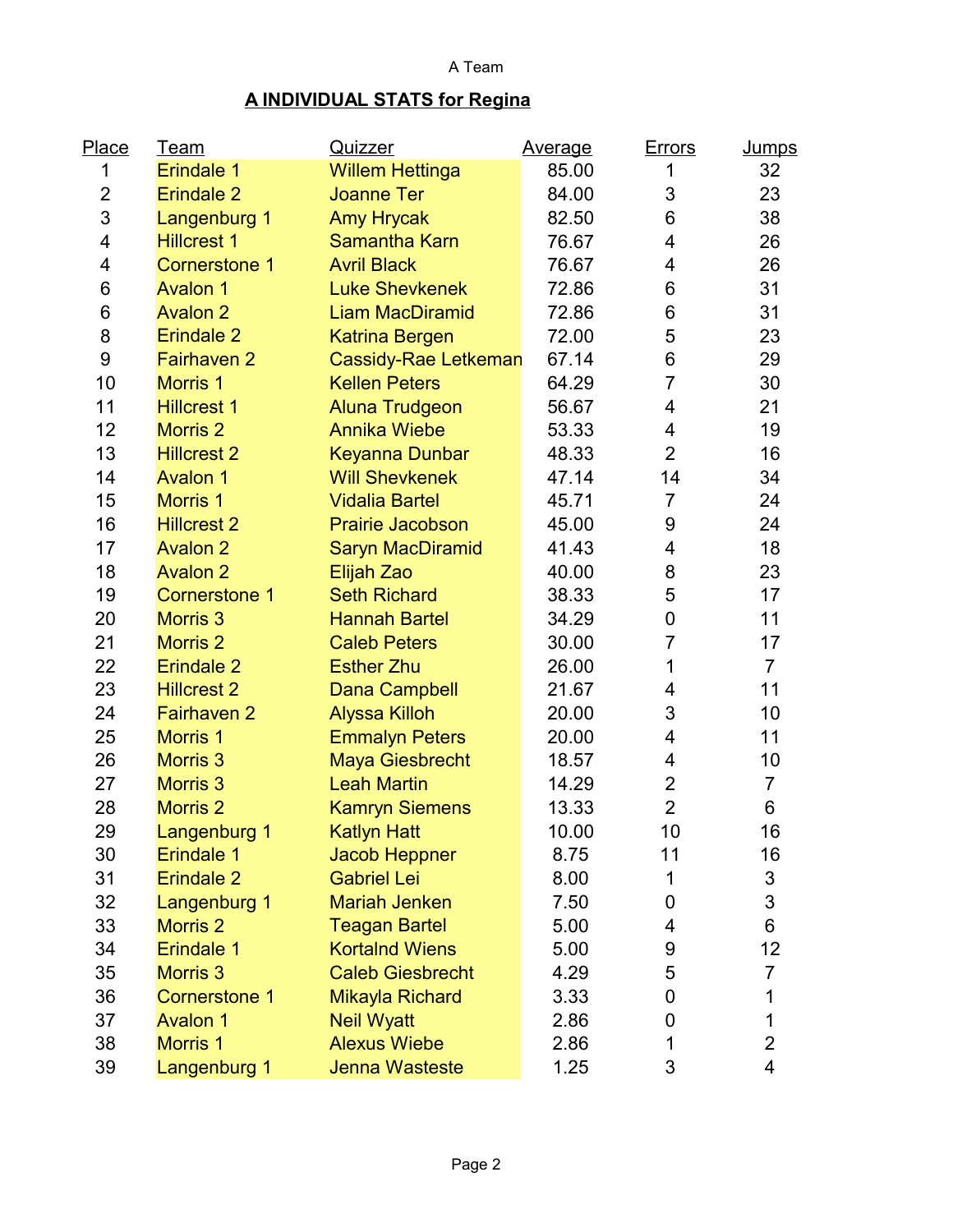## K Team

# **K INDIVIDUAL STATS for Regina**

| Place            | <u>Team</u>             | Quizzer                 | <u>Average</u> | <b>Errors</b>           | <u>Jumps</u>     |
|------------------|-------------------------|-------------------------|----------------|-------------------------|------------------|
| 1                | <b>Calvary Tempel 1</b> | <b>Chet Reddekopp</b>   | 80.00          | $\overline{7}$          | 35               |
| $\overline{c}$   | <b>TDAC3</b>            | <b>Aiden Glass</b>      | 72.86          | 5                       | 30               |
| 3                | <b>Rosthern 4</b>       | <b>Tate Yanke</b>       | 67.14          | 10                      | 35               |
| 4                | Rosewood 1              | <b>Aliyah Wilder</b>    | 62.86          | 4                       | 26               |
| 5                | <b>Melfort 1</b>        | <b>Thorin Taylor</b>    | 44.29          | 3                       | 18               |
| 6                | Philadelphia 1          | <b>Lauren Mensch</b>    | 31.67          | $\overline{7}$          | 18               |
| $\overline{7}$   | <b>Fairhaven 1</b>      | <b>Danica Killoh</b>    | 30.00          | 4                       | 14               |
| 8                | <b>Hillside 1</b>       | <b>Sasha Wiens</b>      | 30.00          | 9                       | 22               |
| $\boldsymbol{9}$ | <b>Prince Albert 1</b>  | <b>Brooklyn Davis</b>   | 25.00          | 5                       | 13               |
| 10               | <b>Prince Albert 1</b>  | <b>Kyrie Iron</b>       | 25.00          | 8                       | 17               |
| 11               | <b>Rosthern 3</b>       | <b>Kadelyn Wall</b>     | 24.29          | 3                       | 11               |
| 12               | <b>Melfort 1</b>        | <b>Ryan Hoess</b>       | 21.43          | 4                       | 12               |
| 13               | <b>Rosthern 1</b>       | <b>Natalie Funk</b>     | 21.25          | 5                       | 14               |
| 14               | Philadelphia 1          | <b>Heidi Mau</b>        | 20.00          | $\overline{2}$          | 8                |
| 15               | Rosewood 1              | <b>Jason Ulrikson</b>   | 20.00          | 4                       | 11               |
| 16               | Assiniboia 1            | <b>Kathryn Franks</b>   | 20.00          | 8                       | 16               |
| 17               | <b>Rosthern 3</b>       | <b>Katelyn Wielinga</b> | 18.57          | 6                       | 13               |
| 18               | <b>Prince Albert 1</b>  | <b>Teague Iron</b>      | 16.67          | 5                       | 11               |
| 19               | <b>Hillside 1</b>       | <b>Elizabeth Wiens</b>  | 15.00          | 6                       | 13               |
| 20               | <b>Calvary Tempel 1</b> | Jenna Reddekopp         | 14.29          | $\overline{2}$          | $\overline{7}$   |
| 21               | Rosewood 1              | <b>Tim Ulrikson</b>     | 14.29          | 8                       | 15               |
| 22               | Assiniboia 1            | <b>Brooklyn Franks</b>  | 12.86          | 10                      | 17               |
| 23               | Assiniboia 1            | <b>Jude Daechsel</b>    | 10.00          | 5                       | 9                |
| 24               | <b>Rosthern 1</b>       | <b>Cassidy Wurtz</b>    | 8.75           | 10                      | 15               |
| 25               | <b>Rosthern 3</b>       | <b>June Gader</b>       | 8.57           | $\overline{2}$          | $\mathbf 5$      |
| 26               | Assiniboia 1            | <b>Kaylana Graham</b>   | 8.57           | 3                       | $\,6$            |
| 27               | <b>Rosthern 1</b>       | <b>Jalyna Neudorf</b>   | 7.50           | $\mathsf 3$             | $\,6$            |
| 28               | <b>Fairhaven 1</b>      | <b>Emily Letkeman</b>   | 7.14           | $6\phantom{1}$          | $\boldsymbol{9}$ |
| 29               | <b>Fairhaven 1</b>      | Lillia Fish             | 5.71           | 4                       | 6                |
| 30               | Philadelphia 1          | <b>Teresa Friesen</b>   | 3.33           | 1                       | $\overline{2}$   |
| 31               | <b>Calvary Tempel 1</b> | <b>Carson Wiebe</b>     | 2.86           | 1                       | $\overline{2}$   |
| 32               | <b>Melfort 1</b>        | <b>Ezra Friedt</b>      | 2.86           | $\overline{2}$          | 3                |
| 33               | <b>Rosthern 1</b>       | <b>Andrew Miller</b>    | 2.50           | $\overline{\mathbf{4}}$ | 5                |
| 34               | <b>TDAC 3</b>           | <b>Ado Kambale</b>      | 1.43           | 4                       | 5                |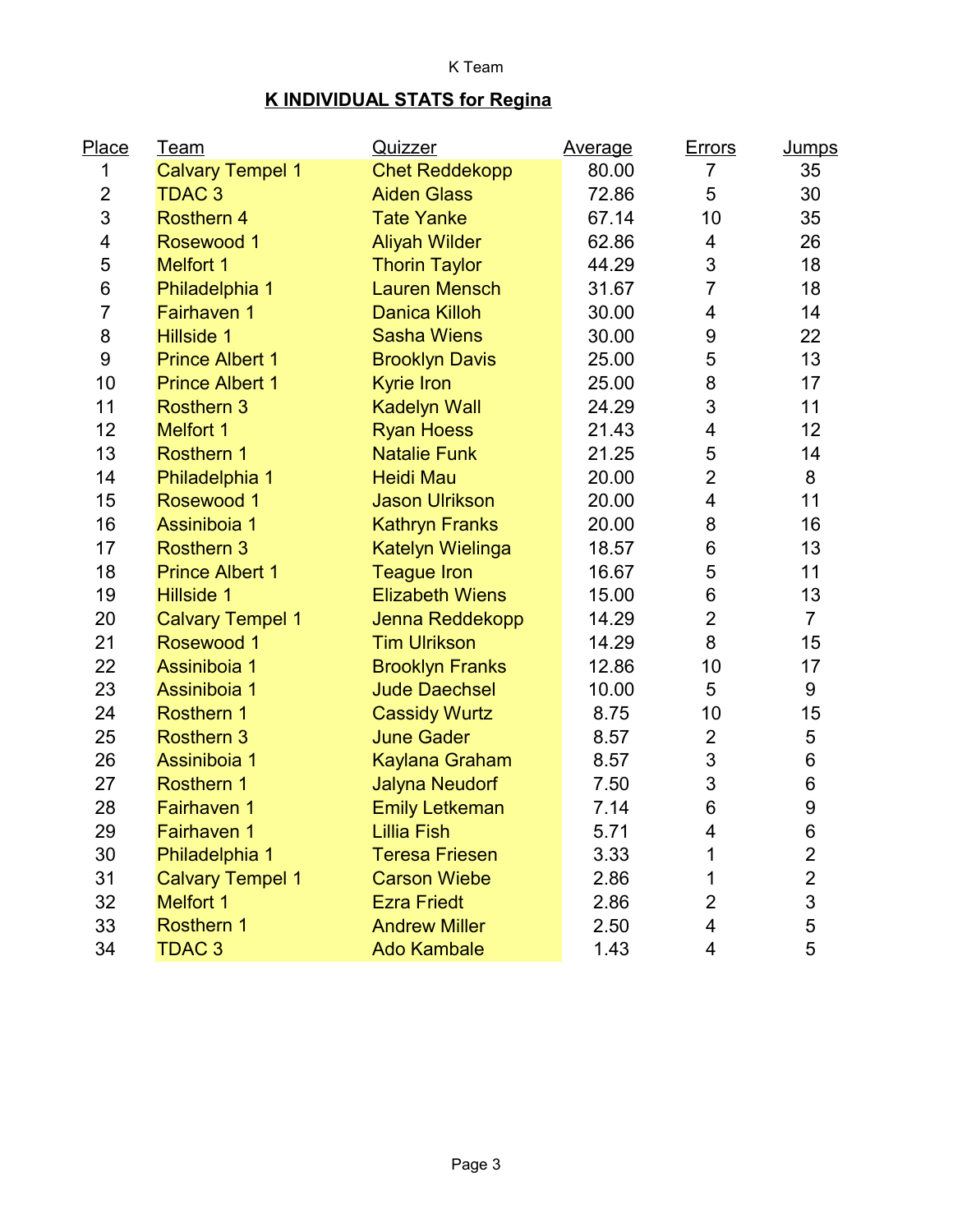## B Team

# **B INDIVIDUAL STATS for Regina**

| Place                   | <u>Team</u>          | Quizzer                 | <b>Average</b> | <b>Errors</b>  | <b>Jumps</b>             |
|-------------------------|----------------------|-------------------------|----------------|----------------|--------------------------|
| 1                       | <b>Westgate 1</b>    | Jordan McGettigan       | 44.29          | 11             | 29                       |
| $\overline{2}$          | <b>TDAC 2</b>        | <b>Faith Kambale</b>    | 40.00          | 6              | 19                       |
| 3                       | Langenburg 2         | <b>Frederick Hrycak</b> | 35.00          | 11             | 24                       |
| $\overline{\mathbf{4}}$ | <b>Outlook 1</b>     | <b>David Sabados</b>    | 30.00          | $\overline{2}$ | 11                       |
| 5                       | <b>Rosthern 2</b>    | <b>Lara Crouch</b>      | 26.67          | $\overline{2}$ | 10                       |
| $\,6$                   | <b>Living Hope 1</b> | <b>Enoch Oyetuga</b>    | 18.33          | $\overline{2}$ | 8                        |
| $\overline{7}$          | <b>Westgate 4</b>    | <b>Ashton Loewen</b>    | 17.14          | 6              | 13                       |
| 8                       | <b>Westgate 2</b>    | <b>Matthew Gregory</b>  | 14.29          | $\overline{7}$ | 13                       |
| 9                       | <b>Living Hope 1</b> | Nifeni Oyetuga          | 11.67          | 3              | $\overline{7}$           |
| 10                      | <b>Westgate 1</b>    | <b>Marshall Lane</b>    | 11.43          | 4              | 8                        |
| 11                      | <b>TDAC 2</b>        | <b>Haydn Ulven</b>      | 10.00          | 1              | $\overline{\mathcal{A}}$ |
| 12                      | <b>Westgate 1</b>    | <b>James Gregory</b>    | 8.57           |                | $\overline{4}$           |
| 13                      | <b>Westgate 3</b>    | <b>Bihn Phan</b>        | 8.33           | 8              | 12                       |
| 14                      | <b>Rosthern 2</b>    | <b>Ava Wood</b>         | 6.67           | $\overline{2}$ | $\overline{\mathcal{A}}$ |
| 15                      | <b>Outlook 1</b>     | Danielle Mellen #       | 6.67           | 3              | 5                        |
| 16                      | <b>Rosthern 2</b>    | <b>Carleigh Peters</b>  | 6.67           | 10             | 14                       |
| 17                      | <b>Westgate 4</b>    | <b>Moses Akon</b>       | 5.71           | 1              | $\sqrt{3}$               |
| 18                      | <b>TDAC1</b>         | <b>Keegan Isaac</b>     | 4.29           | 5              | 7                        |
| 19                      | <b>Westgate 3</b>    | <b>Rebecca Malith</b>   | 3.33           | 0              | 1                        |
| 20                      | <b>Westgate 2</b>    | <b>Jadyn Shrigley</b>   | 2.86           | 1              | $\overline{2}$           |
| 20                      | <b>Westgate 4</b>    | <b>Quin Lane</b>        | 2.86           |                | $\overline{2}$           |
| 22                      | Langenburg 2         | <b>Morgan Hatt</b>      | 1.67           | 10             | 13                       |
| 23                      | <b>Westgate 4</b>    | <b>Joel Shrigley</b>    | 1.43           | 6              | $\overline{7}$           |